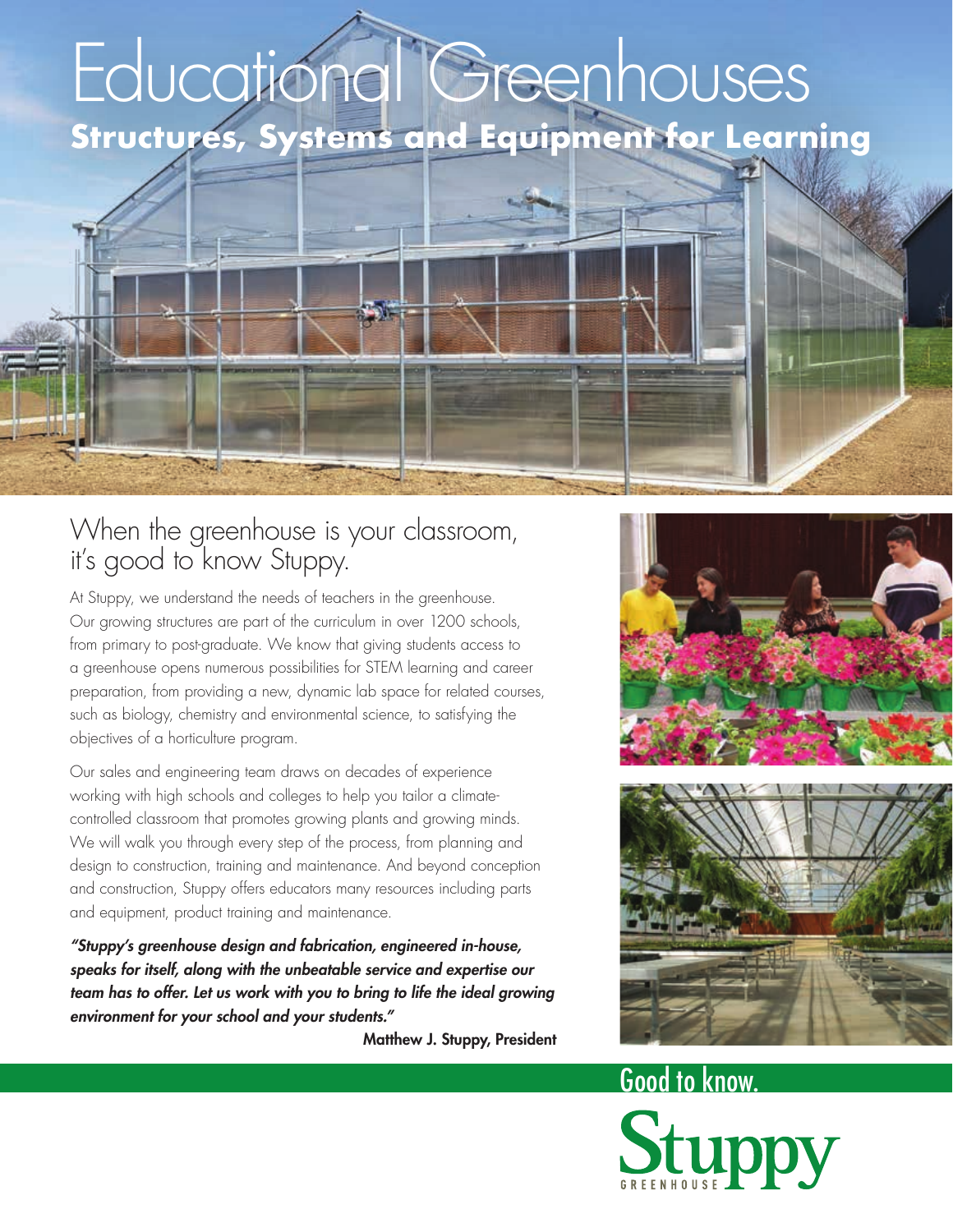# Educational Structures

Stuppy manufactures a range of versatile greenhouses, including two of the most popular structures for educational classrooms, the CS3 and the Rainbow® Plus. We design and engineer our greenhouses to provide a comfortable, climate-controlled environment that promotes growing plants and growing minds. What's more, our sales team makes the process easy; drawing from years of experience working with high schools and colleges, we partner with you to tailor the right greenhouse to specification.

#### **CS3**

The CS3 is a traditional "A-frame" greenhouse and a great choice for schools: it has a tall sidewall for getting the heat off students, teachers, and plants, and it is an attractive addition to a high school or university campus. The CS3 is perfect as a long-term solution; it is covered in 15- to 20 year polycarbonate and requires very little maintenance, so teachers can concentrate on teaching and not up-keep. CS3 greenhouses were designed to provide maximum flexibility, offering multiple ventilation options while maintaining common truss and column spacing.

#### **Rainbow® Plus**

For a budget-friendly, Quonset-style house, the Rainbow® Plus is a solid long-term solution that requires very little maintenance. This greenhouse comes with a rounded roof and 8' or 10' sidewall options that provide maximum space for movement. The low-profile roof line of the Rainbow Plus® reduces heated surface areas for efficient temperature control. Strong and durable with polycarbonate covering, this gutterconnectable greenhouse offers a flexible design that can be tailored to your needs.



**MADE IN THE USA**

Stuppy greenhouses are engineered and manufactured in-house, right here in the USA, where they can be designed to be compliant with local building codes and withstand high winds and snow loads.





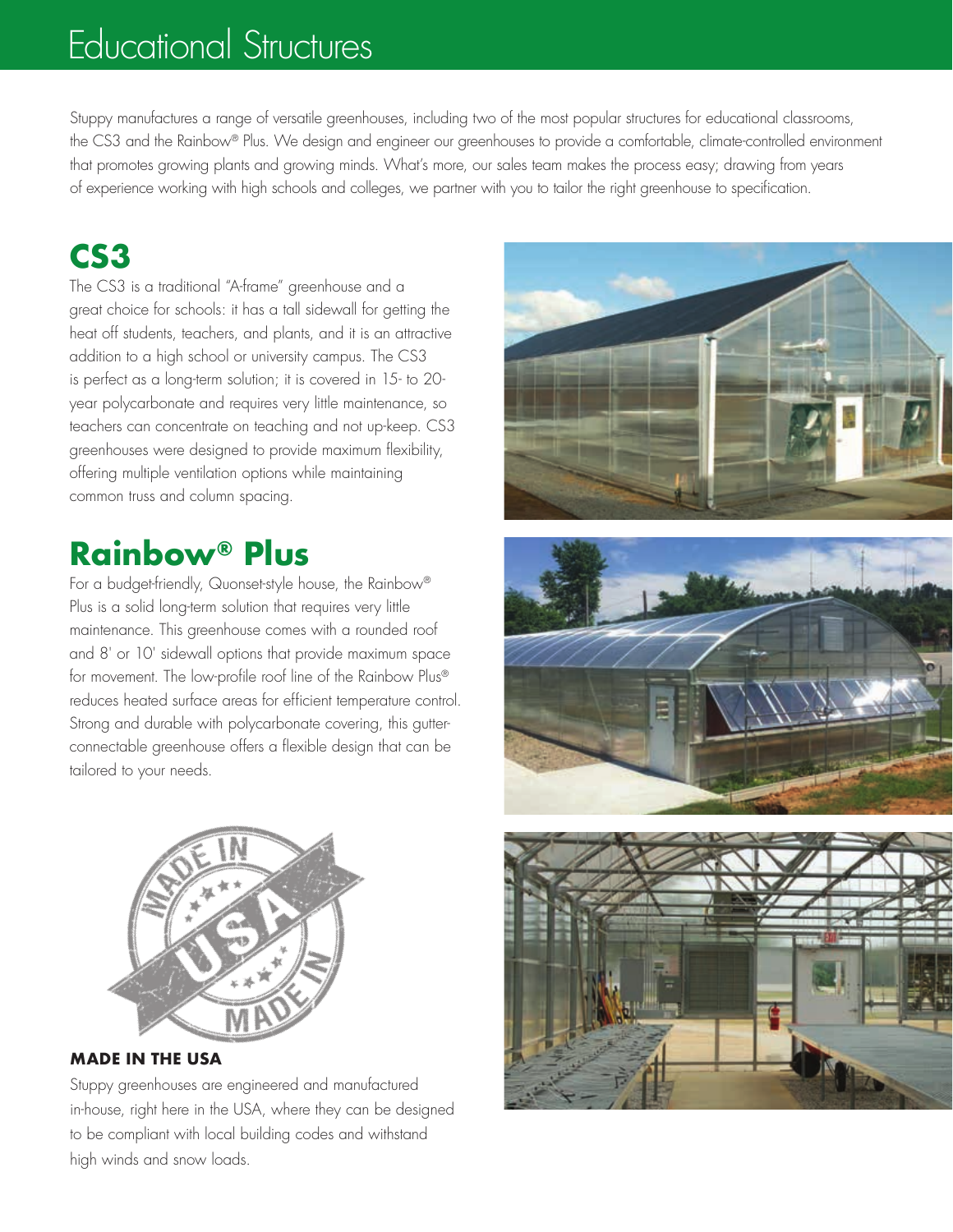# Coverings, Shade Systems & Equipment

Once you've chosen your greenhouse, Stuppy will help you complete your ideal growing environment with the industry's best coverings, shade systems and equipment, whether designed in-house or supplied through our trusted partners.

#### **Coverings**

Stuppy greenhouses come with the most durable coverings in the industry. Protect your greenhouse with corrugated and 8mm twinwall polycarbonate, a cost-effective and long-lasting covering backed by a 15-year warranty for yellowing. Multi-wall acrylic or pro-panel corrugated metal options are also available.

## **Shade Systems**

Shade your plants, conserve energy and reduce heat loss with an interior shade system or an exterior shade cloth. Designed in-house, Stuppy's custom interior Shade System controls light levels with shade fabrics that range from 15% to 70%, reducing energy consumption by up to 40%.

# **Standard Equipment**

Choose from a wide range of standard equipment that will make your greenhouse classroom a comfortable, safe, and efficient growing environment for your students and plants, including: exhaust fans and inlet shutters, personnel doors, an evaporative cooling system, a rigid vent system, controllers and heating units.

# **Optional Equipment**

Stuppy offers a range of standard and custom options for your greenhouse: heat, irrigation, benches, roof vents and lighting. Designed in-house, our custom Heat<sub>2</sub>O™ hydronic heat warms the soil at the root zone for even control of soil temperature. Heat<sub>2</sub>O<sup>™</sup> is offered in a range of options to fit any grower's needs, including on-bench, under-bench fin, ground and floor heat.